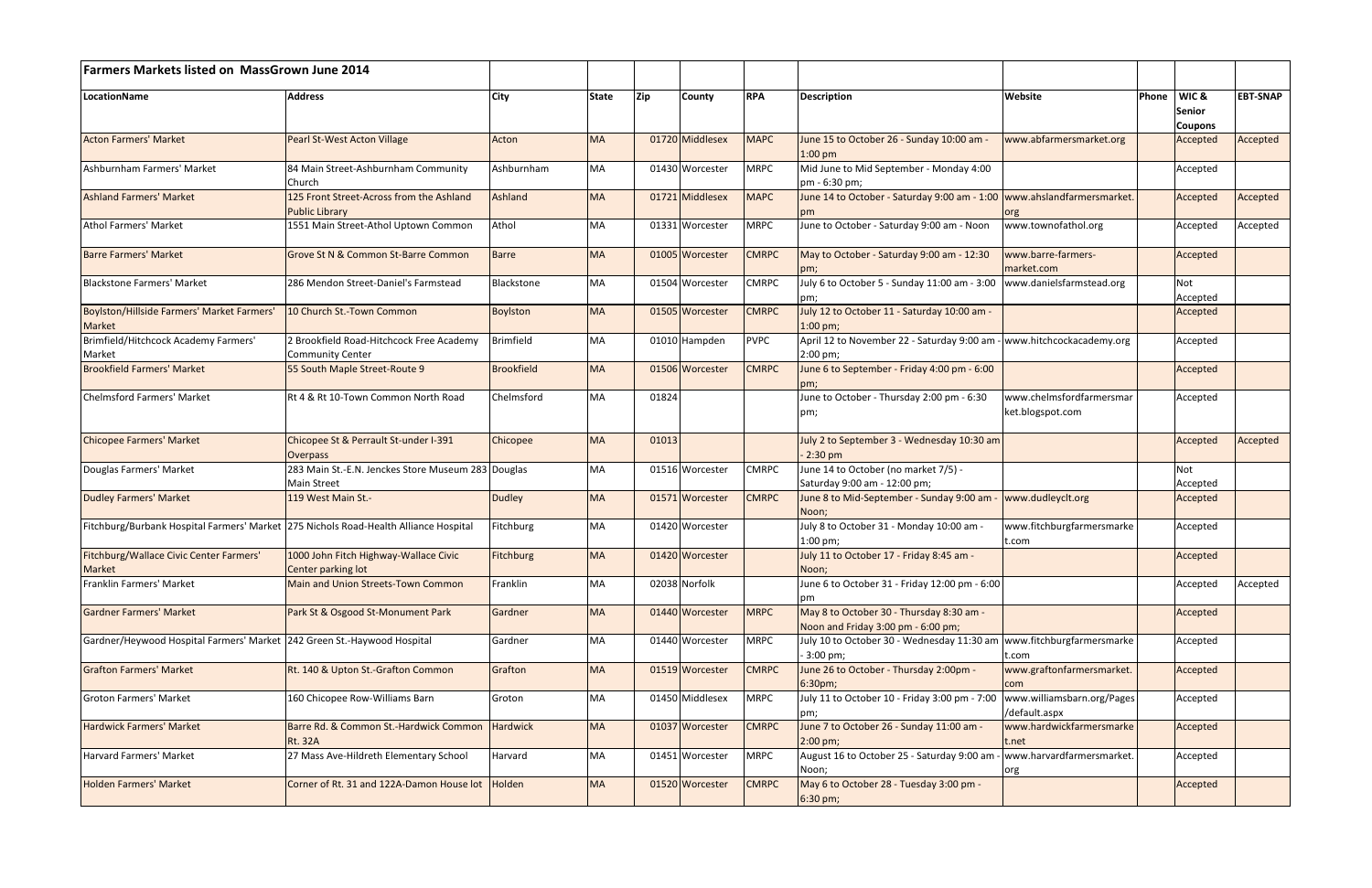| <b>Farmers Markets listed on MassGrown June 2014</b>          |                                                                 |                      |              |       |                 |              |                                                                                      |                                                     |       |                                             |                 |
|---------------------------------------------------------------|-----------------------------------------------------------------|----------------------|--------------|-------|-----------------|--------------|--------------------------------------------------------------------------------------|-----------------------------------------------------|-------|---------------------------------------------|-----------------|
| LocationName                                                  | <b>Address</b>                                                  | City                 | <b>State</b> | Zip   | <b>County</b>   | <b>RPA</b>   | <b>Description</b>                                                                   | Website                                             | Phone | <b>WIC&amp;</b><br><b>Senior</b><br>Coupons | <b>EBT-SNAP</b> |
| <b>Hopkinton Farmers' Market</b>                              | Main and Ash Street-Town Common                                 | Hopkinton            | MA           | 01748 |                 |              | June 15 to October 19 - Sunday 1:00 pm -<br>5:00 pm                                  | www.hopkintonfarmersmark<br>et.com                  |       | Accepted                                    | Accepted        |
| Lancaster Farmers' Market                                     | <b>Town Green-Town Green</b>                                    | Lancaster            | <b>MA</b>    | 01523 |                 |              | June 20 to September 26 (no market 7/4)<br>Thursday 3:30 pm - 6:30 pm;               | www.ci.lancaster.ma.us/pag<br>es/index              |       | Accepted                                    |                 |
| Lawrence/Campagnone Common Farmers'<br>Market                 | Haverhill and Jackson Streets-North<br>Campagnone Common        | Lawrence             | MA           | 01840 |                 |              | July 9 to October 29 - Wednesday 10:00 am<br>5:30 pm                                 | www.groundworklawrence.o<br>rg/farmersmarket        |       | Accepted                                    | Accepted        |
| Lawrence/Saturday Farmers' Market                             | 216 Lawrence Street-                                            | Lawrence             | <b>MA</b>    | 01840 |                 |              | July 11 to October 25 - Saturday 9:00 am -<br>$3:00$ pm                              | www.groundworklawrence.o<br>rg/farmersmarket        |       | Accepted                                    | Accepted        |
| Leicester Farmers' Market                                     | 1230 Main Street-The Castle Restaurant<br>Parking Lot           | Leicester            | MA           |       | 01524 Worcester | <b>CMRPC</b> | June 21 to October 29 - Wednesday 2:00 pm<br>6:00 pm and Saturday 9:00 am - 2:00 pm; |                                                     |       | Accepted                                    |                 |
| Leominster/Health Alliance Hospital<br><b>Farmers' Market</b> | 60 Hospital Rd.-by the gift shop                                | Leominster           | <b>MA</b>    | 01453 |                 |              | July to October - Tuesday 10:00 am - 1:00                                            |                                                     |       | Accepted                                    |                 |
| Longmeadow Farmers' Market                                    | 666 Bliss Rd.-Longmeadow Shops                                  | Longmeadow           | MA           | 01106 |                 |              | June 12 to October 30 - Thursday 2:00 pm -<br>7:00 pm;                               |                                                     |       | Accepted                                    |                 |
| <b>Lowell Mobile Farmers' Market</b>                          |                                                                 | Lowell               | <b>MA</b>    | 01852 |                 |              | See website for details:<br>www.millcitygrows.org - Various Days and<br>locations    | www.millcitygrows.org                               |       | Accepted                                    | Accepted        |
| Lowell/Downtown Farmers' Market                               | 50 Arcand Drive-City Hall Plaza                                 | Lowell               | MA           | 01852 |                 |              | July 11 to October 31 - Friday 2:00 pm - 7:00   www.comteam.org<br>om                |                                                     |       | Accepted                                    | Accepted        |
| Lunenburg Farmers' Market                                     | 960 Massachusetts Avenue-Ritter Building<br>(Old Library)       | unenburg             | <b>MA</b>    | 01462 |                 |              | June 22 to October 12 - Sunday 10:00 am to<br>$1:00$ pm;                             |                                                     |       | Accepted                                    |                 |
| Maynard Farmers' Market                                       | Main St & Sudbury St-Clock Tower Place Mill<br>Pond Parking Lot | Maynard              | MA           |       | 01754 Middlesex | <b>MAPC</b>  | June 28 to October 4 - Saturday 9:00 am -<br>$1:00 \text{ pm}$ ;                     | web.maynard.ma.us/civic/far<br>mers/                |       | Accepted                                    |                 |
| <b>Medfield Farmers' Market</b>                               | 26 North Street-First Parish Church                             | Medfield             | <b>MA</b>    |       | 02052 Norfolk   | <b>MAPC</b>  | June 5 to September 25 - Thursday 2:00 pm<br>$6:30 \text{ pm}$ ;                     | www.firstparishmedfield.org                         |       | Accepted                                    |                 |
| Medway Farmers' Market                                        | Holliston Street-Medway Middle School                           | Medway               | MA           |       | 02053 Norfolk   | <b>MAPC</b>  | June to August - Thursday 3:00 pm - 6:00<br>pm;                                      | https://www.facebook.com/<br>themedwayfarmersmarket |       | Not<br>Accepted                             |                 |
| <b>Milford Farmers' Market</b>                                | 66 Dilla Street-                                                | Milford              | <b>IMA</b>   |       | 01757 Worcester | <b>MAPC</b>  | June 7 to October 4 - Saturday 9:00 am - 1:00 www.milfordmafarmersmark<br>pm;        | et.wordpress.com/                                   |       | Accepted                                    |                 |
| Monson Farmers' Market                                        | 5 High Street-First Church of Monson Parking Monson<br>Lot      |                      | MA           | 01057 |                 |              | May 22 to October 9 - Thursday 3:00 pm -<br>6:30 pm                                  | www.monsonfarmersmarket<br>.org                     |       | Accepted                                    | Accepted        |
| <b>New Braintree Farmers' Market</b>                          | 1890 Barre Rd.-B & B Farms                                      | <b>New Braintree</b> | <b>MA</b>    |       | 01531 Worcester | <b>CMRPC</b> | June 5 to July 31 - Thursday 3:00 pm - 6:00                                          |                                                     |       | Accepted                                    |                 |
| Orange Farmers' Market                                        | 83 East River St.-Butterfield Park                              | Orange               | MA           |       | 01364 Franklin  | <b>FRCOG</b> | May 15 to October 23 - Thursday 3:00 pm -<br>$6:00 \text{ pm}$ ;                     |                                                     |       | Accepted                                    |                 |
| Palmer/Three Rivers Farmers' Market                           | Springfield Street-Hryniewicz Park                              | Palmer               | <b>MA</b>    |       | 01080 Hampden   | <b>PVPC</b>  | May 19 to October 27 - Monday 2:00 pm -<br>$6:00$ pm                                 |                                                     |       | Accepted                                    | Accepted        |
| Palmer/Yellow House Farmers' Market                           | 1479 North Main Street-                                         | Palmer               | MA           |       | 01069 Hampden   | <b>PVPC</b>  | May 17 to October 11 - Saturday 9:00 am -<br>2:00 pm;                                | www.yellowhouseccl.com                              |       | Accepted                                    |                 |
| <b>Pepperell Farmers' Market</b>                              | 59 Main St-Town Field/Community Center                          | Pepperell            | <b>MA</b>    |       | 01463 Middlesex |              | June 14 to October 4 - Saturday 9:00 am -<br>$1:00 \text{ pm}$ ;                     | www.pepperellfarmersmark<br>et.com                  |       | Accepted                                    |                 |
| Petersham Farmers' Market                                     | #NAME?                                                          | Petersham            | MA           |       | 01366 Worcester | <b>MRPC</b>  | June 13 to Mid October - Friday 3:00 pm -<br>6:30 pm;                                |                                                     |       | <b>Not</b><br>Accepted                      |                 |
| <b>Shirley Center Farmers' Market</b>                         | 3 Parker Road-Center Common                                     | <b>Shirley</b>       | <b>MA</b>    |       | 01464 Middlesex |              | July 10 to September 25 - Thursday 4:00 pm<br>Dusk;                                  | - www.shirleycenterfarmersm<br>arket.com            |       | Accepted                                    |                 |